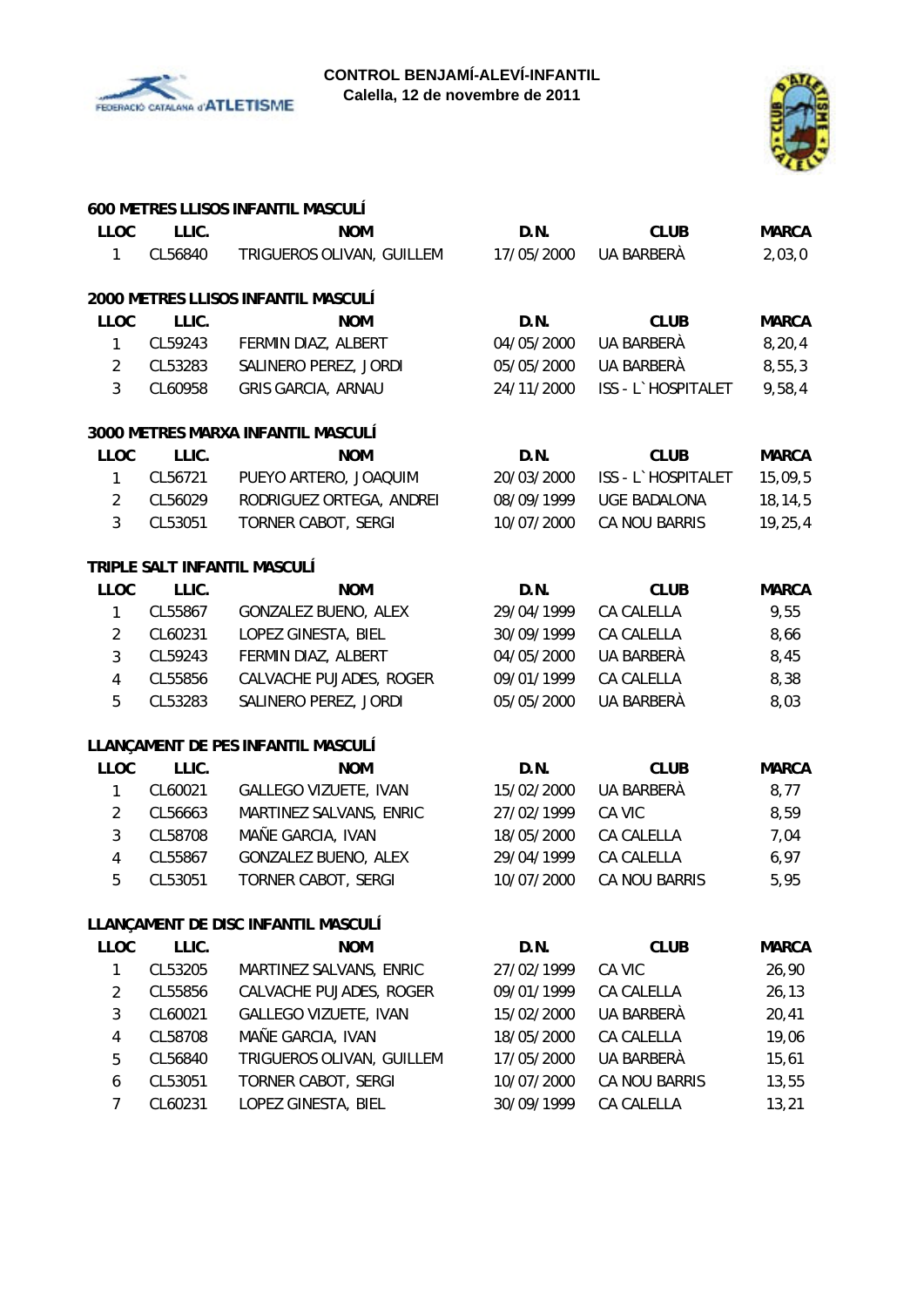



|                |         | <b>600 METRES LLISOS INFANTIL FEMENÍ</b> |                       |                       |              |
|----------------|---------|------------------------------------------|-----------------------|-----------------------|--------------|
| <b>LLOC</b>    | LLIC.   | <b>NOM</b>                               | D.N.                  | <b>CLUB</b>           | <b>MARCA</b> |
| $\mathbf{1}$   |         | CL62086 PUJAL VILA, MARIA-ROSER          | 24/12/1999            | CA CALELLA            | 2, 15, 4     |
| $\overline{2}$ |         | CL55844 SERRANO RAMIREZ, SOFIA           | 27/10/2000            | UA BARBERÀ            | 2, 17, 5     |
|                |         | 2000 METRES LLISOS INFANTIL FEMENÍ       |                       |                       |              |
| <b>LLOC</b>    | LLIC.   | <b>NOM</b>                               | D.N.                  | <b>CLUB</b>           | <b>MARCA</b> |
| $1 \quad$      | CL53277 | COMINO AMOR, MARTA                       | 20/01/2000            | UA BARBERÀ            | 9,02,9       |
|                |         | SALT D'ALÇADA INFANTIL FEMENÍ            |                       |                       |              |
| <b>LLOC</b>    | LLIC.   | <b>NOM</b>                               | D.N.                  | <b>CLUB</b>           | <b>MARCA</b> |
|                |         | CL53277 COMINO AMOR, MARTA               | 20/01/2000            | UA BARBERÀ            | <b>NULS</b>  |
|                |         | TRIPLE SALT INFANTIL FEMENÍ              |                       |                       |              |
| <b>LLOC</b>    | LLIC.   | <b>NOM</b>                               | D.N.                  | <b>CLUB</b>           | <b>MARCA</b> |
| $\mathbf{1}$   |         | CL55844 SERRANO RAMIREZ, SOFIA           | 27/10/2000            | UA BARBERÀ            | 7,56         |
|                |         | LLANÇAMENT DE DISC INFANTIL FEMENÍ       |                       |                       |              |
| <b>LLOC</b>    | LLIC.   | <b>NOM</b>                               | D.N.                  | <b>CLUB</b>           | <b>MARCA</b> |
| $\mathbf{1}$   |         | CL60022 GALLEGO VIZUETE, MIRIAM          |                       | 15/02/2000 UA BARBERÀ | 16,62        |
| $\overline{2}$ | CL58712 | ROSSELL FONT, ESTEL                      | 13/08/2000            | CA CALELLA            | 18,07        |
|                |         | LLANÇAMENT DE MARTELL INFANTIL FEMENÍ    |                       |                       |              |
| <b>LLOC</b>    | LLIC.   | <b>NOM</b>                               | D.N.                  | <b>CLUB</b>           | <b>MARCA</b> |
| $\mathbf{1}$   |         | CL62086 PUJAL VILA, MARIA-ROSER          | 24/12/1999 CA CALELLA |                       | 19,61        |
|                |         |                                          |                       |                       |              |
|                |         | 3000 METRES MARXA INFANTIL FEMENÍ        |                       |                       |              |
| <b>LLOC</b>    | LLIC.   | <b>NOM</b>                               | D.N.                  | <b>CLUB</b>           | <b>MARCA</b> |
| $1 \quad$      | CL55201 | CASTEJON LATRAS, ALICIA                  |                       |                       | 16, 51, 2    |
|                |         |                                          |                       |                       |              |

| CL55201 | CASTEJON LATRAS, ALICIA | 26/05/1999 | ISS - L`HOSPITALET       | 16,51,2 |
|---------|-------------------------|------------|--------------------------|---------|
| CL53409 | DE TORRES GIMENO, JULIA |            | $14/07/2000$ CORNELLA AT | 17,45,1 |
| CL54058 | AMBROS VIVANCOS, MIREIA | 16/09/2000 | CA CALELLA               | 18,24,3 |
| CL56525 | ROVIRA MONTANE, OLGA    |            | 17/11/1999 PRATFNC AA    | 19,20,4 |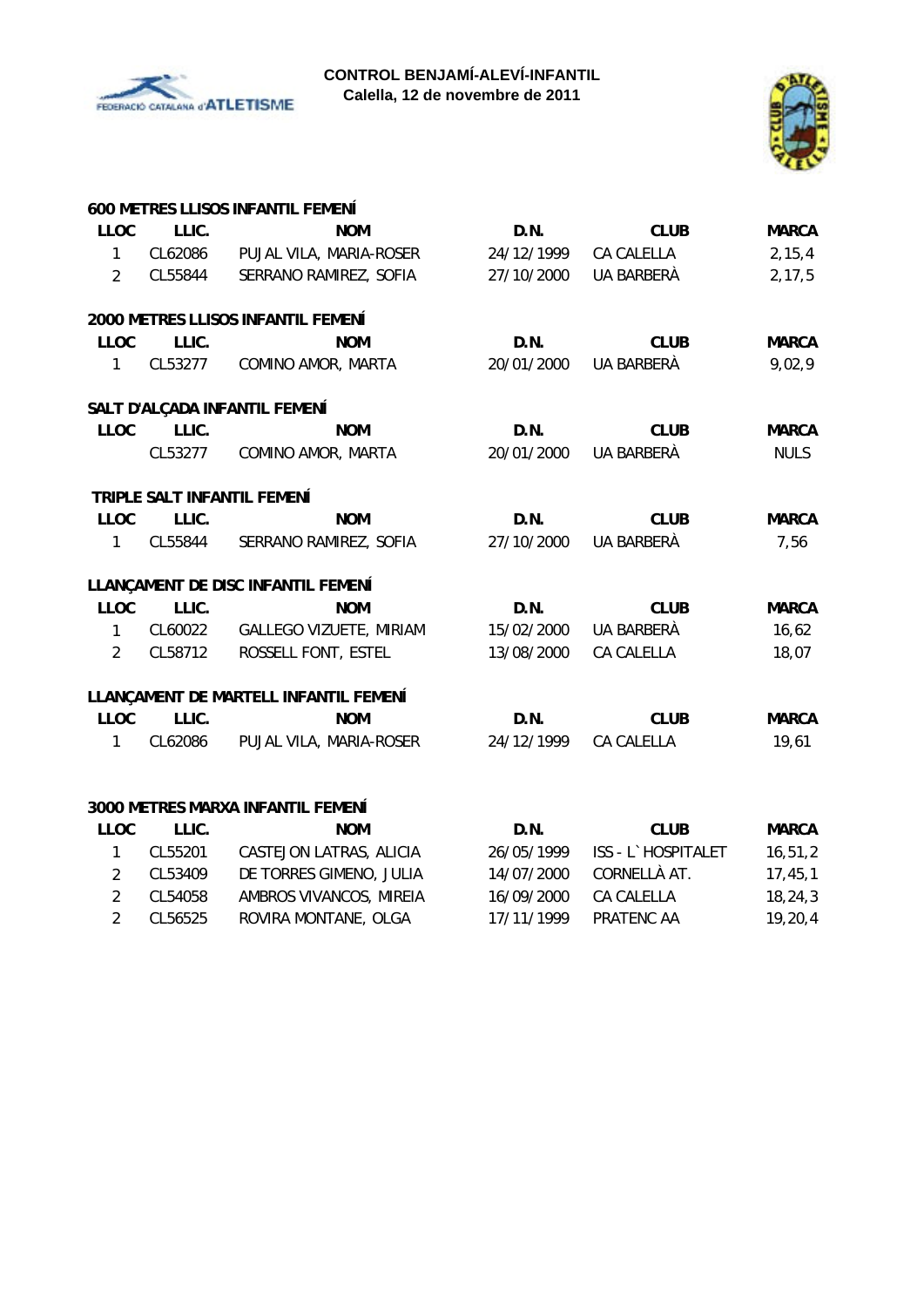



### **600 METRES LLISOS ALEVÍ MASCULÍ**

| <b>LLOC</b>    | LLIC.   | <b>NOM</b>                         | D.N.       | <b>CLUB</b>        | <b>MARCA</b> |
|----------------|---------|------------------------------------|------------|--------------------|--------------|
| 1              | CL59042 | PUIG BESA, ADRIA                   | 11/04/2001 | CA CALELLA         | 2,14,0       |
| 2              | CL58768 | SANMIGUEL LABRAÑA, ARNAU           | 07/10/2001 | CA CALELLA         | 2,37,9       |
|                |         | SALT DE LLARGADA ALEVÍ MASCULÍ     |            |                    |              |
| <b>LLOC</b>    | LLIC.   | <b>NOM</b>                         | D.N.       | <b>CLUB</b>        | <b>MARCA</b> |
| 1              | CL59042 | PUIG BESA, ADRIA                   | 11/04/2001 | CA CALELLA         | 3,16         |
| $\overline{2}$ | CL56663 | MARTINEZ SALVANS, CARLES           | 02/03/2001 | CA VIC             | 2,76         |
| 3              | CL58768 | SANMIGUEL LABRAÑA, ARNAU           | 07/10/2001 | <b>CA CALELLA</b>  | 3,02         |
|                |         | LLANÇAMENT DE PILOTA ALEVÍ MASCULÍ |            |                    |              |
| <b>LLOC</b>    | LLIC.   | <b>NOM</b>                         | D.N.       | <b>CLUB</b>        | <b>MARCA</b> |
| 1              | CL61567 | ROMERO VAQUERO, RAUL               | 29/11/2001 | CA CALELLA         | 20,93        |
| $\overline{2}$ | CL61252 | <b>GRIS GARCIA, JORDI</b>          | 18/08/2002 | ISS - L`HOSPITALET | 15,42        |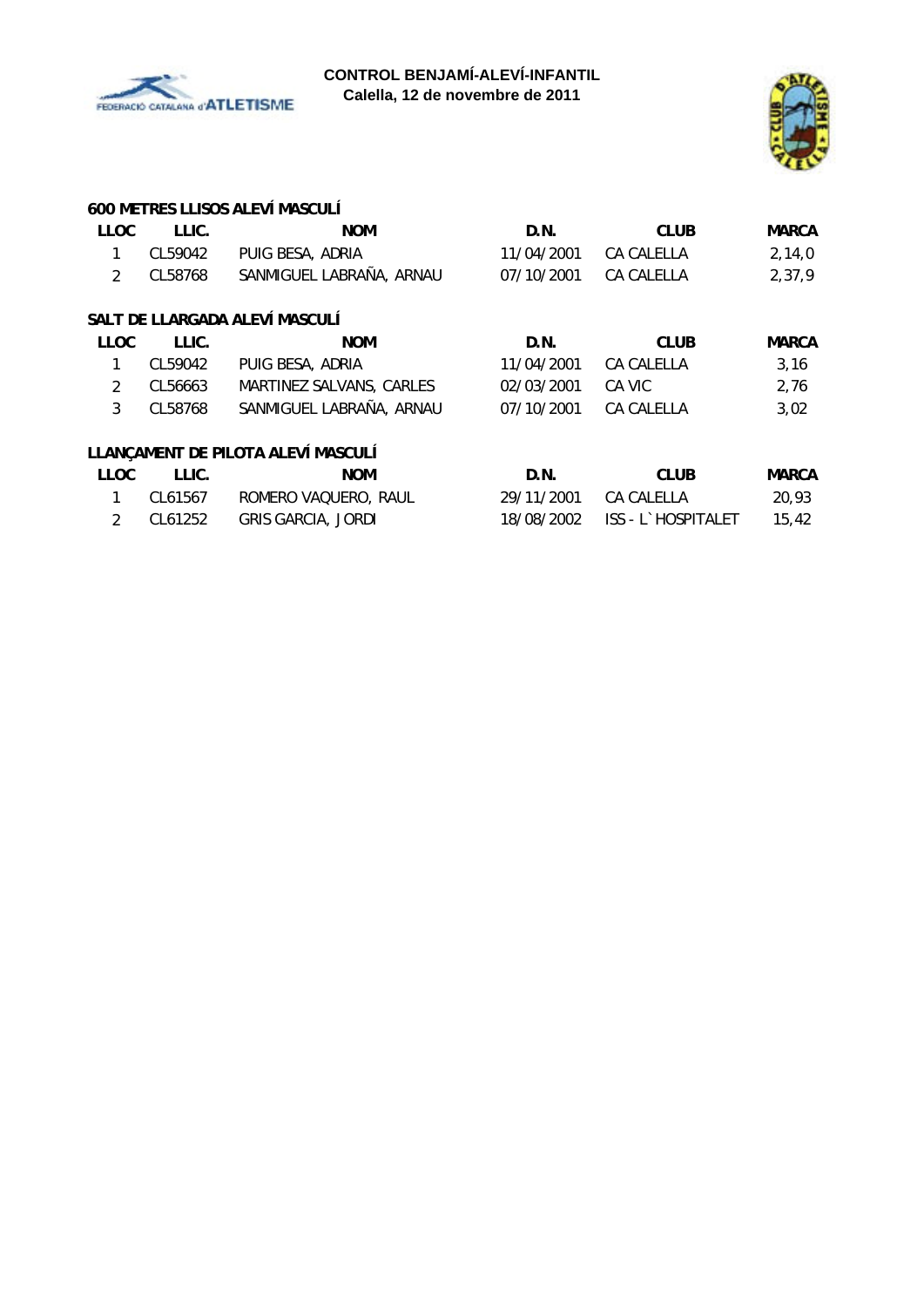



|                |         | 600 METRES LLISOS ALEVÍ FEMENÍ  |            |             |              |
|----------------|---------|---------------------------------|------------|-------------|--------------|
| <b>LLOC</b>    | LLIC.   | <b>NOM</b>                      | D.N.       | <b>CLUB</b> | <b>MARCA</b> |
| 1              | CL60246 | VALLE ROCA, JUDIT               | 08/01/2002 | CA CALELLA  | 2,11,6       |
| $\overline{2}$ | CL59039 | PADILLA SANCHEZ, ISABEL         | 30/07/2002 | CA CALELLA  | 2,53,4       |
|                |         | 2000 METRES MARXA ALEVÍ FEMENÍ  |            |             |              |
| <b>LLOC</b>    | LLIC.   | <b>NOM</b>                      | D.N.       | <b>CLUB</b> | <b>MARCA</b> |
| 1              | CL55307 | MASSAGUE PERIAGO, MARTINA       | 18/11/2001 | CA VIC      | 15, 57, 1    |
|                |         | SALT DE LLARGADA ALEVÍ FEMENÍ   |            |             |              |
| <b>LLOC</b>    | LLIC.   | <b>NOM</b>                      | D.N.       | <b>CLUB</b> | <b>MARCA</b> |
| $\mathfrak{D}$ | CL55307 | MASSAGUE PERIAGO, MARTINA       | 18/11/2001 | CA VIC      | 2,82         |
| 4              | CL59039 | PADILLA SANCHEZ, ISABEL         | 30/07/2002 | CA CALELLA  | 2,39         |
| 1              | CL60246 | VALLE ROCA, JUDIT               | 08/01/2002 | CA CALELLA  | 2,94         |
| 3              | CL59164 | RAMIREZ MUÑOZ, LIDIA            | 19/12/2002 | CA CALELLA  | 2,79         |
|                |         | LLANÇAMENT DE DISC ALEVÍ FEMENÍ |            |             |              |
| <b>LLOC</b>    | LLIC.   | <b>NOM</b>                      | D.N.       | <b>CLUB</b> | <b>MARCA</b> |
| 1              | CL59039 | PADILLA SANCHEZ, ISABEL         | 30/07/2002 | CA CALELLA  | 7,87         |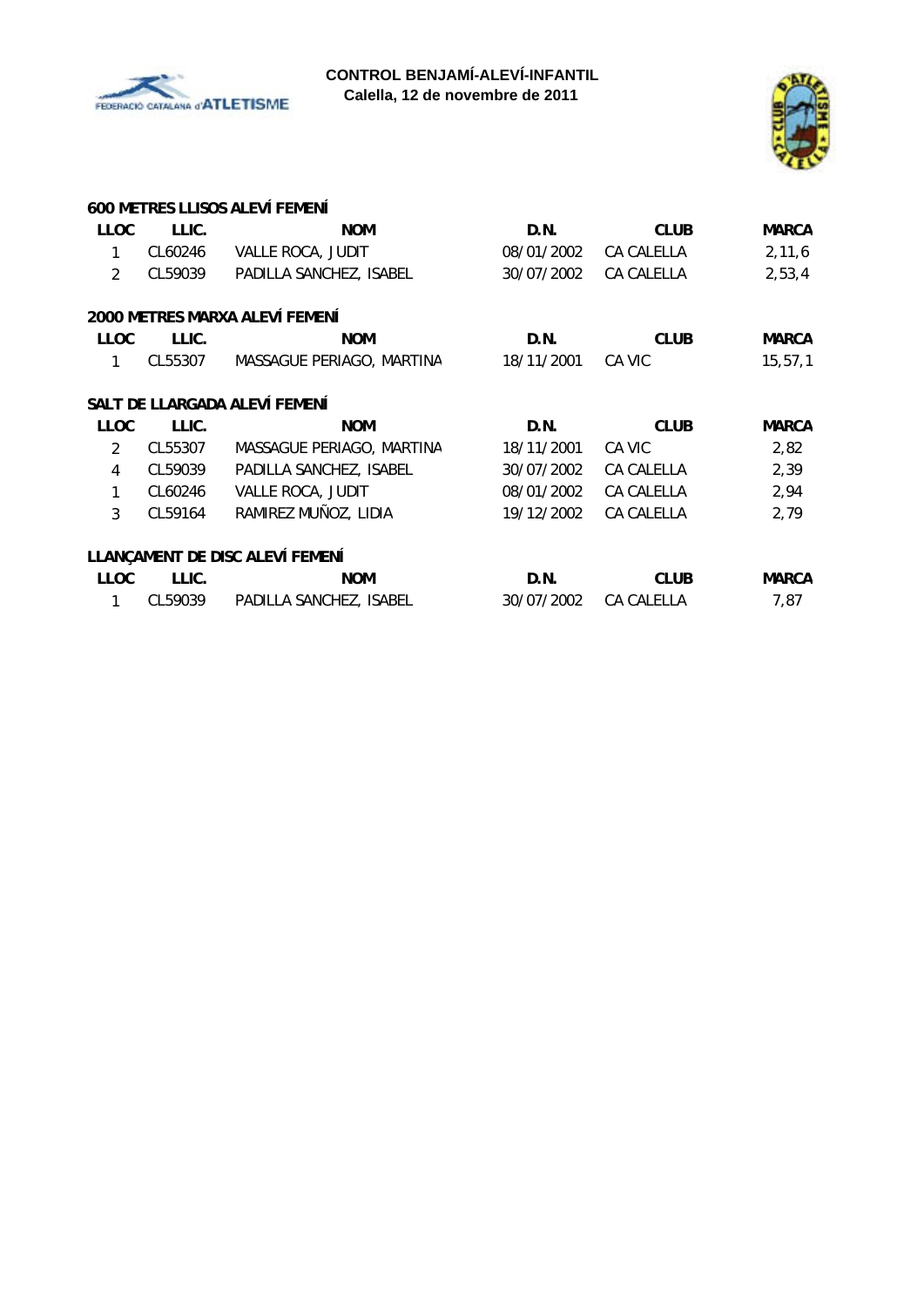



# **60 METRES LLISOS BENJAMÍ MASCULÍ**

| <b>LLOC</b> | LLIC.                         | <b>NOM</b>              | D.N.       | <b>CLUB</b> | <b>MARCA</b> |  |  |  |
|-------------|-------------------------------|-------------------------|------------|-------------|--------------|--|--|--|
|             | CL62084                       | PARRA MONTOYA, SANTIAGO | 22/05/2004 | CA CALELLA  | 10,6         |  |  |  |
|             | SALT D'ALÇADA BENJAMÍ MASCULÍ |                         |            |             |              |  |  |  |
| <b>LLOC</b> | LLIC.                         | <b>NOM</b>              | D.N.       | <b>CLUB</b> | MARCA        |  |  |  |
|             | CL62093                       | VALLE ROCA, POL         | 04/09/2004 | CA CALELLA  | 0,75         |  |  |  |
|             |                               |                         |            |             |              |  |  |  |